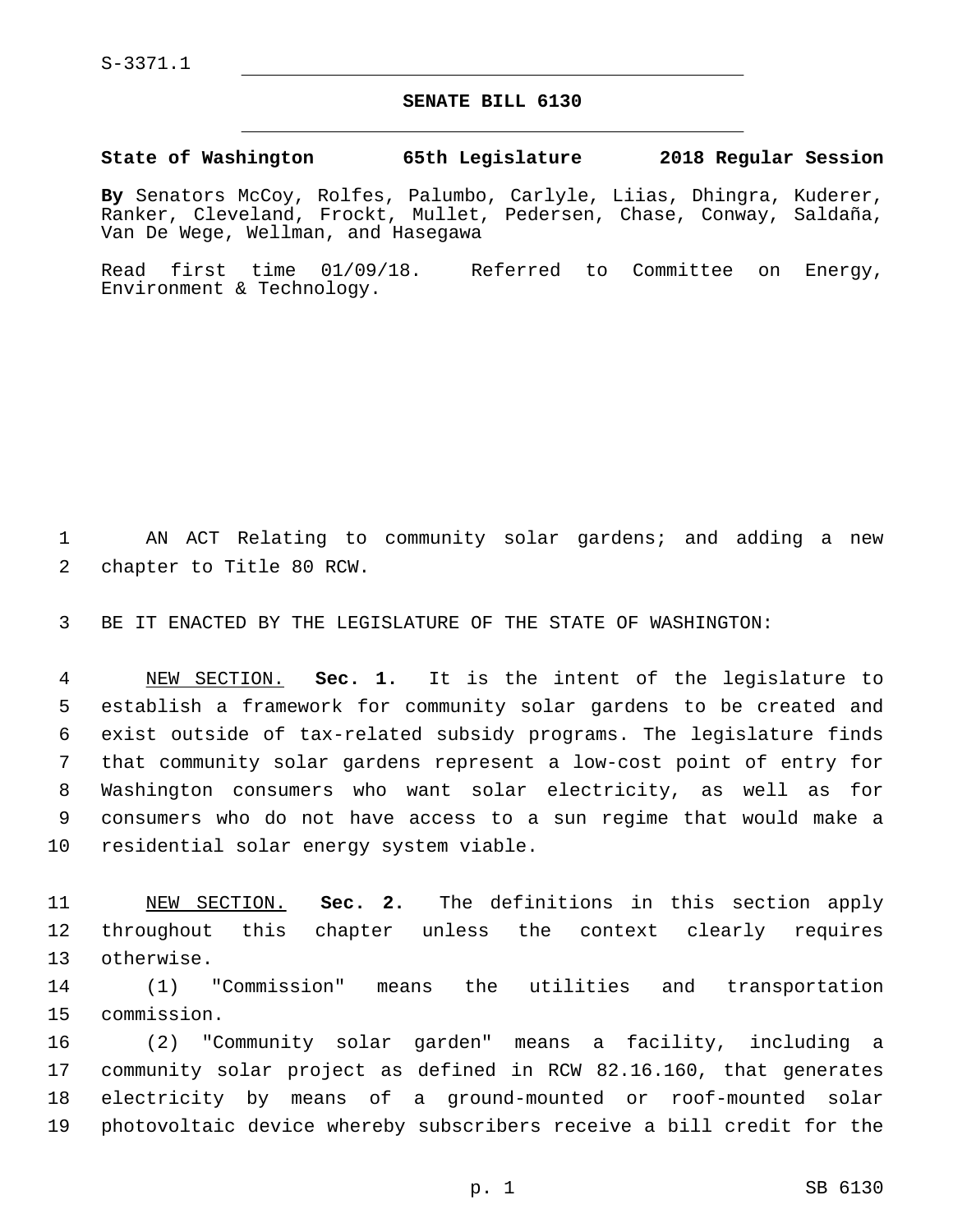electricity generated in proportion to the size of their 2 subscription.

 (3) "Electric utility" means any electrical company, public utility district, irrigation district, port district, electric cooperative, or municipal electric utility that is engaged in the business of distributing electricity to retail electric customers in 7 the state.

 (4) "Electrical company" has the same meaning as defined in RCW 9 80.04.010.

 (5) "Subscriber" means a retail electric customer of an electric utility who owns one or more subscriptions of a community solar 12 garden facility interconnected with that utility.

 (6) "Subscriber organization" means any for-profit or nonprofit entity that owns or operates one or more community solar gardens.

 (7) "Subscription" means a contract between a subscriber and the 16 owner of a community solar garden.

NEW SECTION. **Sec. 3.** (1) A community solar garden:

 (a) May not have fewer than five subscribers, with no single subscriber having more than forty percent interest in the project;

 (b) Must be located in the service territory and on the distribution system of an electric utility filing a plan under section 4 of this act such that, if the electric utility has a distributed energy resources plan or other distribution system plan, the community solar garden is located in an area that provides the most benefit on the distribution system in accordance with the distributed energy resources plan or other distribution system plan; and

 (c) Must allocate not less than forty percent of project capacity to residential and small business customers under twenty-five 30 kilowatts.

 (2)(a) A subscriber must be located in the same electric utility service territory as the community solar garden facility.

 (b) A subscription must be sized to represent at least one kilowatt of the generating capacity of the community solar garden and may supply, when combined with other distributed generation resources serving the premises, no more than one hundred twenty percent of the average annual consumption of electricity by each subscriber at the 38 premises to which the subscription is attributed.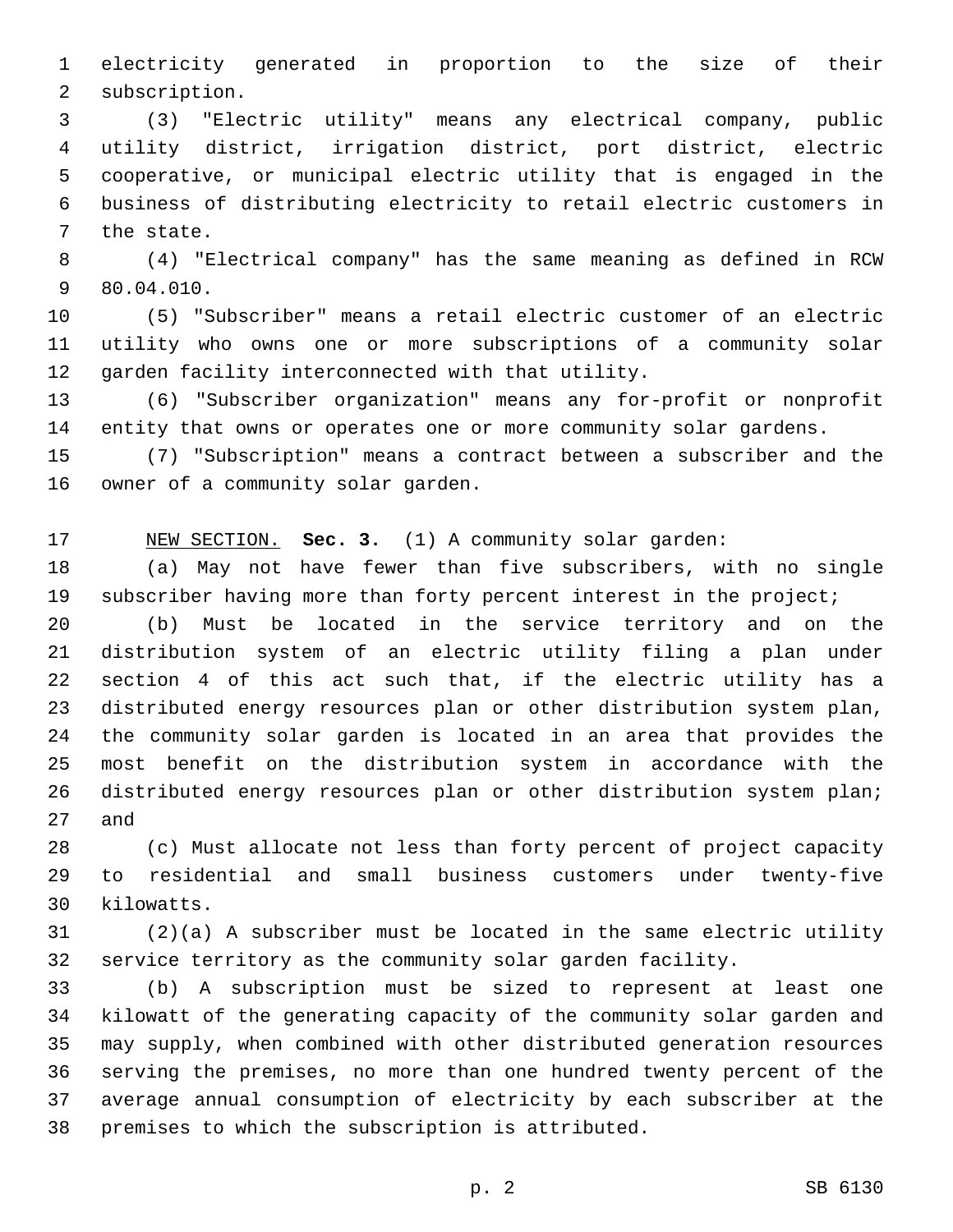(3)(a) A subscriber organization must, on a monthly basis, provide to the electric utility the total kilowatt-hours of generation attributable to each of the utility's retail electric customers participating in a community solar garden project in accordance with the subscriber's share of the output of the community solar garden. The subscriber organization shall electronically submit, in a format approved by the commission, the information and associated documentation to the utility monthly.8

 (b) An electric utility must provide a monetary credit or other compensatory mechanism to a subscriber's monthly electric bill for the proportional output of a community solar garden attributable to that subscriber. The monetary credit must be equivalent to the subscriber's applicable retail rate, and be provided for not less than twenty-five years from the date the community solar garden becomes interconnected and energized. Subscription credits that exceed a subscriber's monthly bill must be carried over and applied 17 to the next month's bill.

 (4) An electric utility must purchase all unsubscribed electricity generated by a community solar garden in the electric utility's service territory for a period of not less than twenty-five years at the electric utility's avoided cost rate.

 (5) The number or cumulative generating capacity of community solar garden facilities is not limited under this section.

 (6) All environmental attributes associated with a community solar garden, including but not limited to renewable energy credits under chapter 19.285 RCW, are considered property of the community solar garden owner and may be distributed, sold, accumulated, or retired at the discretion of the community solar garden owner.

 (7) A subscriber organization that is not subject to the requirements under RCW 82.16.170 or 80.28.375 must have a process in place for dispute resolution between the subscriber organization and 32 its subscribers.

 NEW SECTION. **Sec. 4.** (1) An electrical company must file a plan by January 1, 2019, with the commission to operate a community solar garden program. The commission may approve, disapprove, or modify a community solar garden program plan as submitted by an electrical company.

 (2) An electric utility that is not an electrical company must file a plan by January 1, 2019, with the department of commerce to